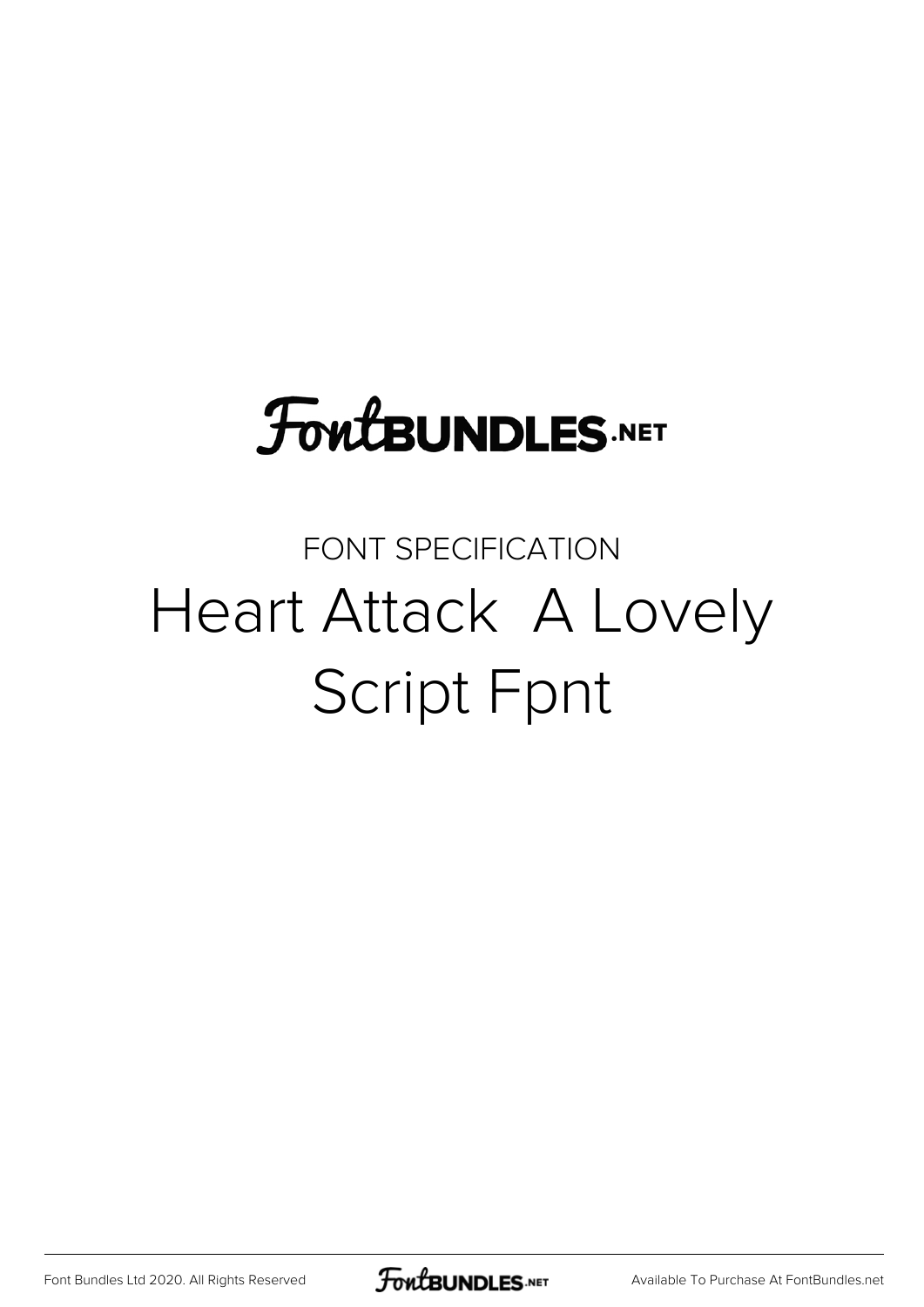#### Heart Attack - Regular

**Uppercase Characters** 

#### ABCQEFGHIAKLMMO  $PQRSTWVWX43$

Lowercase Characters

## $a$  b c d e f q hij kl m n o p q  $\alpha$  tu v  $W$   $V$   $V$   $3$

**Numbers** 

#### 0123456789

Punctuation and Symbols

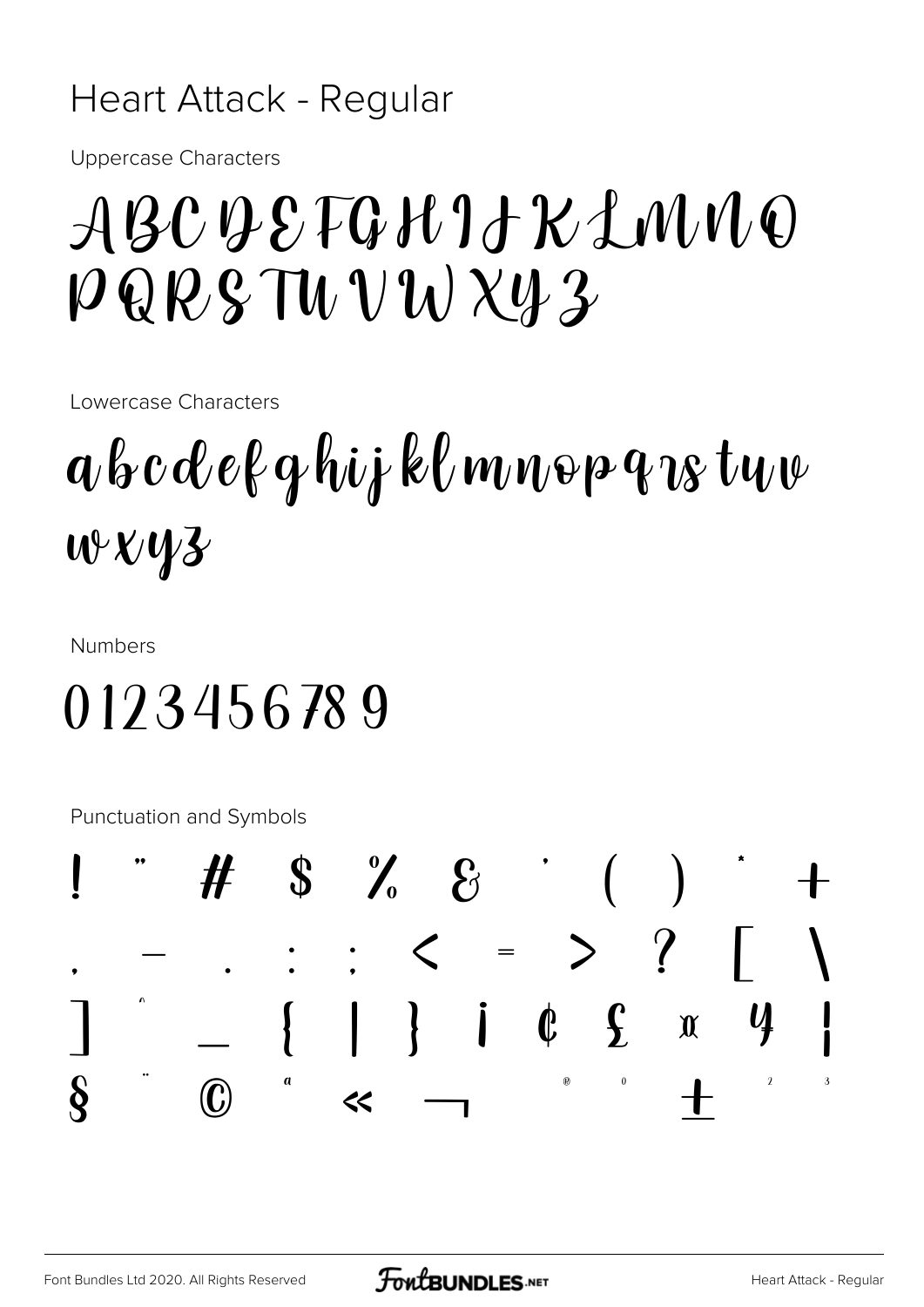# $\begin{array}{ccc} \begin{array}{ccccccc} \text{II} & \text{II} & \cdot & \cdot & \cdot & \cdot & \cdot & \times & \frac{1}{4} & \frac{1}{2} & \frac{3}{4} \end{array} \end{array}$

All Other Glyphs

À Á Â Ã Ä Å Æ Ç È  $\mathcal{E} \quad \mathcal{E} \quad \mathcal{E} \quad \mathcal{I} \quad \mathcal{I} \quad \mathcal{I} \quad \mathcal{I} \quad \mathcal{I} \quad \mathcal{V}$  $\begin{array}{ccccccc}\n\mathbf{O} & \mathbf{O} & \mathbf{O} & \mathbf{O} & \mathbf{O} & \times & \mathbf{O} & \mathbf{W} & \mathbf{W}\n\end{array}$  $\begin{array}{ccccccccccccccccc} \hat{U} & \hat{U} & \hat{U} & \hat{Y} & D & B & \hat{q} & \hat{q} & \hat{q} & \hat{q} \end{array}$  $\dot{a}$ ,  $\dot{a}$ ,  $\alpha$  c è é è è  $\dot{v}$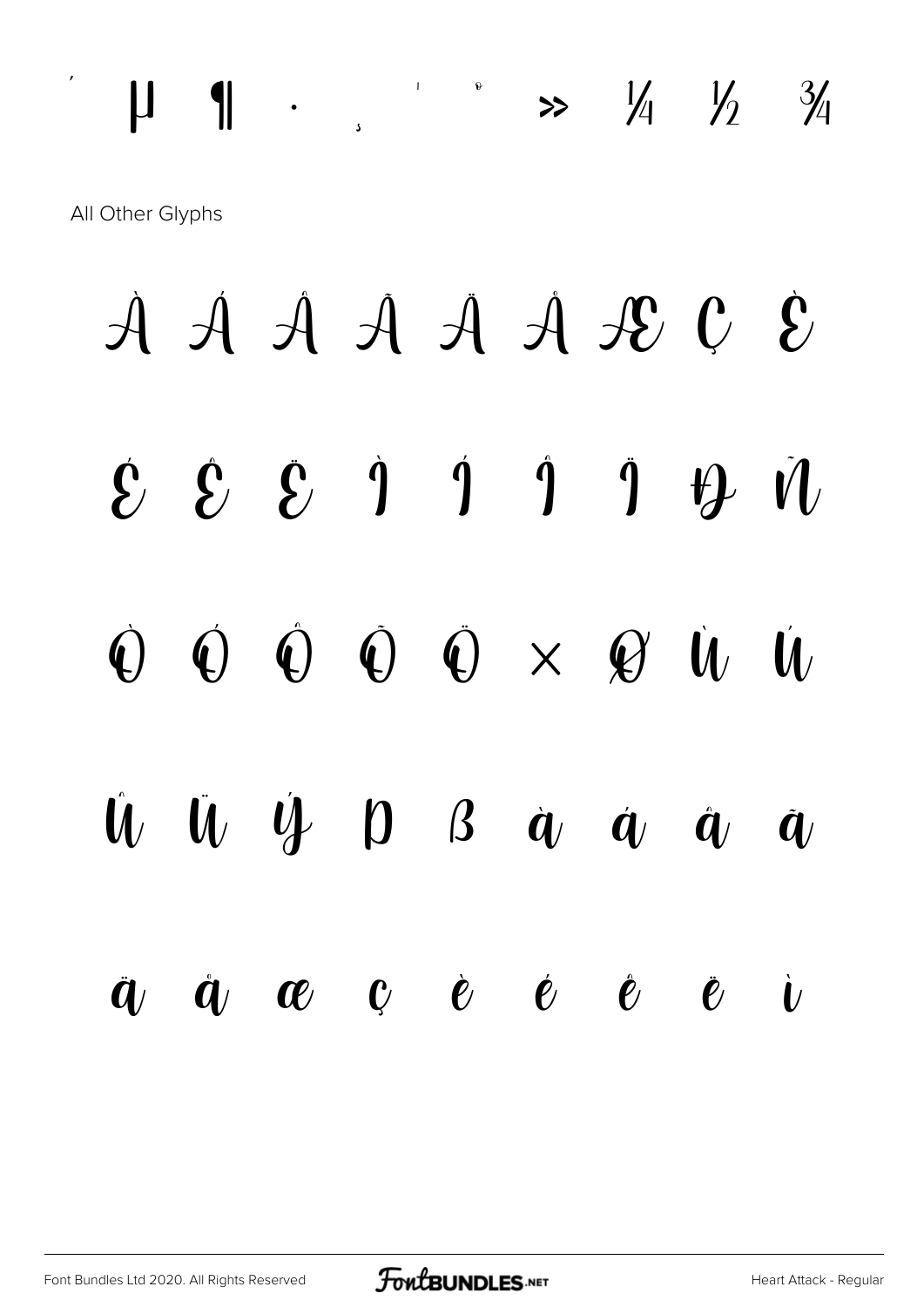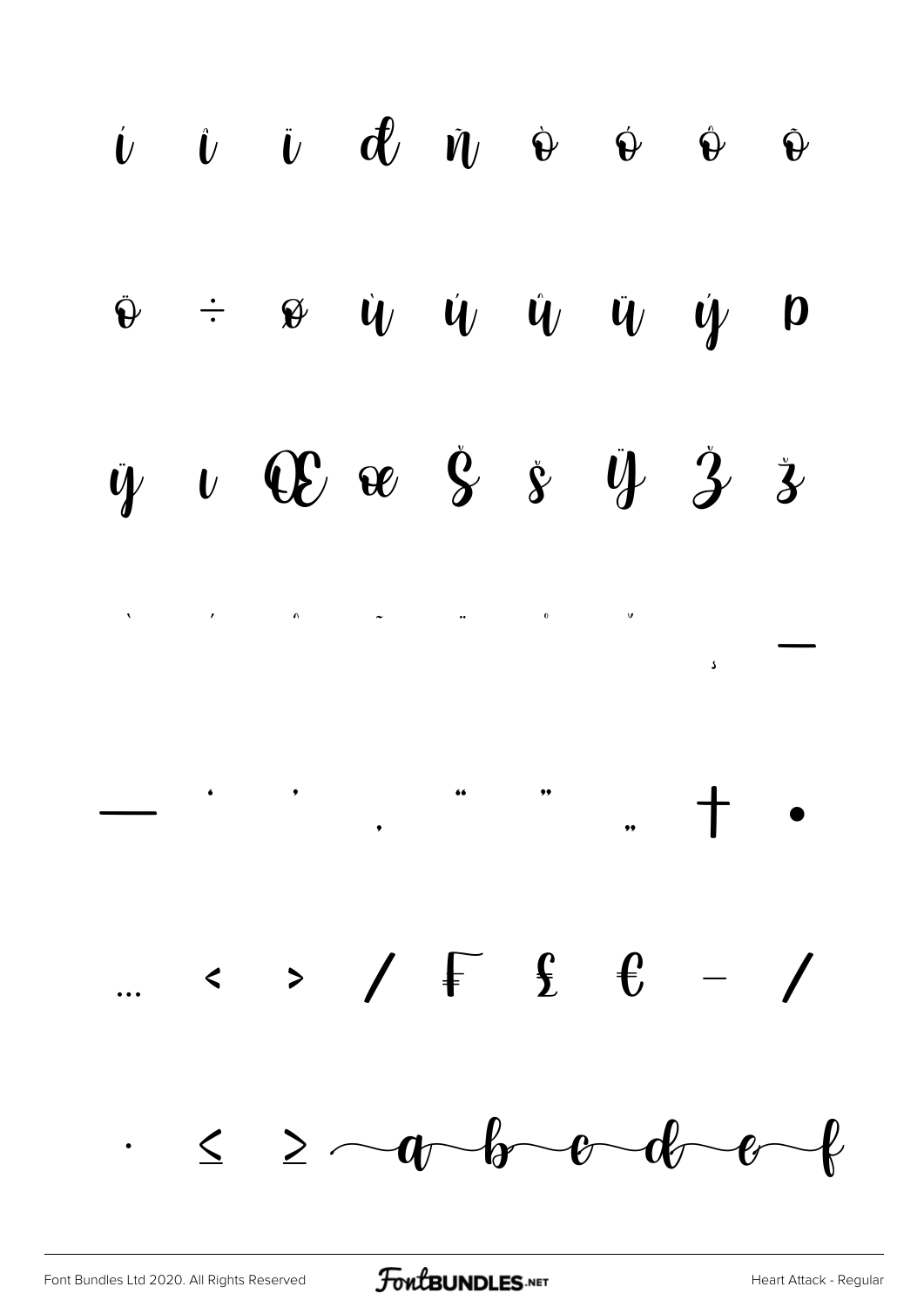